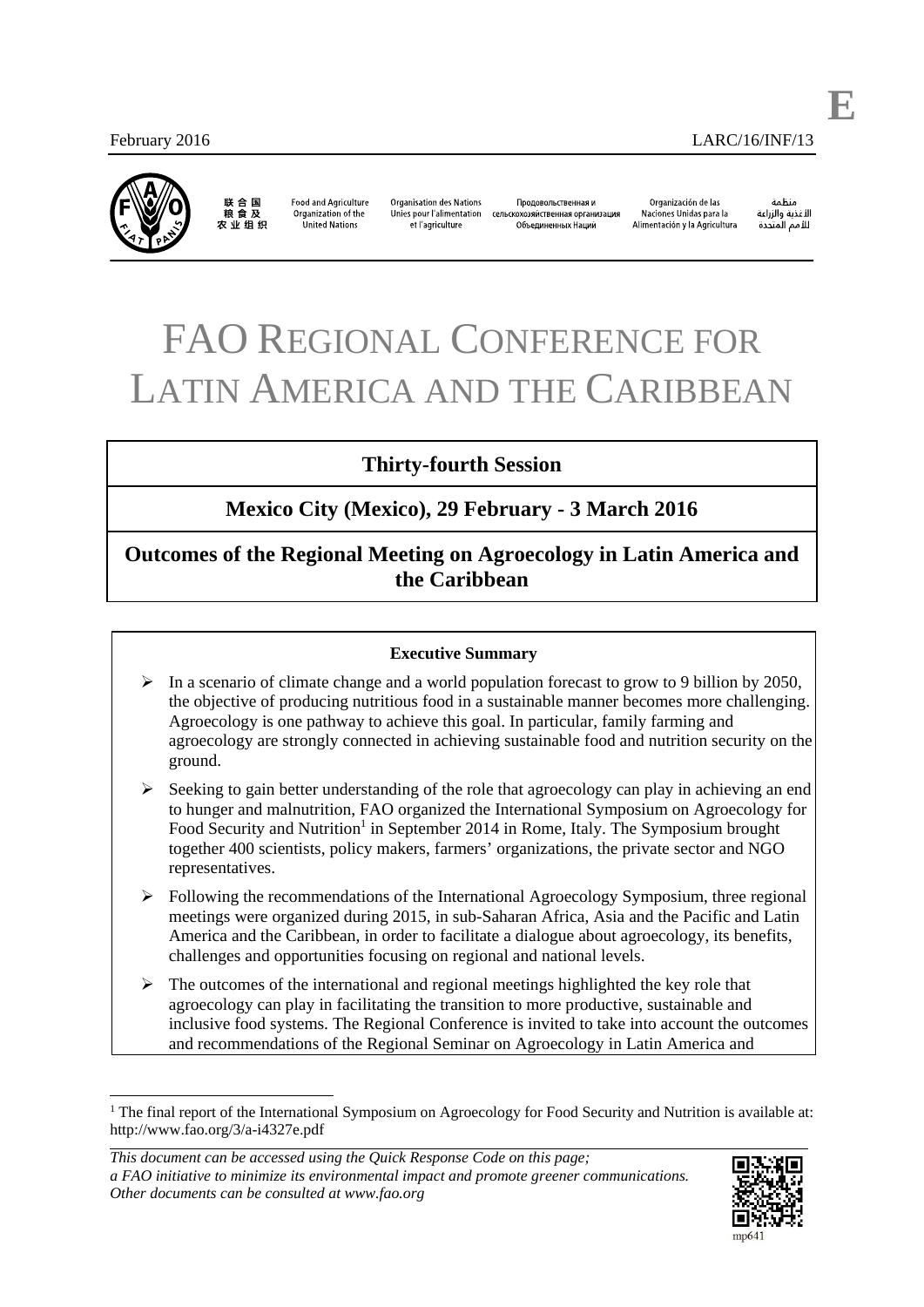Caribbean held in Brasilia, Brazil, on 24-26 June 2015, as detailed in Annex 1 of this Information Note.

#### **I. Background**

1. The global food system is at a crossroads as the new Sustainable Development Goals state that agriculture must contribute to ending hunger and malnutrition in a socially, economically and environmentally sustainable way. Within this challenging context, agroecological food systems are capable of providing multiple benefits by enhancing food security and nutrition, restoring and maintaining healthy ecosystems, delivering sustainable livelihoods to family farmers<sup>2</sup> and building resilience to adapt to climate change. Agroecology offers principles and processes that need to be adapted locally.

2. Seeking to gain better understanding of the role that agroecology can play in achieving an end to hunger and malnutrition, FAO organized the International Symposium on Agroecology for Food Security and Nutrition<sup>3</sup> in September 2014 in Rome, Italy. The Symposium brought together 400 scientists, policy makers, farmers' organizations, the private sector and NGO representatives.

3. Following the recommendations of the International Agroecology Symposium, FAO organized three regional meetings during 2015 in sub-Saharan Africa and Asia and the Pacific and Latin America and the Caribbean, in order to facilitate a dialogue about agroecology, its benefits, challenges and opportunities focusing on regional and national levels. This reflects the principle that effective work on agroecology must be based on regional and local realities as well as economic, social and environmental conditions.

4. The first FAO regional meeting on Agroecology was successfully held in Latin America and the Caribbean<sup>4</sup> on 24-26 June 2015, in Brasilia, Brazil with over 130 participants from governments, civil society, regional organizations, academia and research institutions from 14 countries.

5. A regional meeting on Agroecology for Food Security and Nutrition in sub-Saharan Africa was successfully held in Dakar, Senegal<sup>5</sup> on 5-6 November 2015, with almost 300 participants from governments, research, civil society and the private sector. The event showcased already on-going activities and programs on agroecology as well as its immense potential to ensure food and nutrition security and environmental, economic and social sustainability in sub-Saharan Africa. Furthermore, a multi-stakeholder consultation on agroecology for Asia and the Pacific<sup>6</sup> was held in Bangkok, Thailand on 24-26 November 2015 with 140 participants.

6. In all these efforts, FAO functioned as a facilitator to enable fruitful debates and foster collaboration among a variety of actors in order to advance science, knowledge, public policies, programs and experiences on agroecology and enhance food security and nutrition at regional and national levels. FAO is supporting the strengthening of the already extensive evidence-based knowledge for agroecological approaches in agriculture. The Proceedings of the FAO International Symposium on Agroecology for Food Security and Nutrition<sup>7</sup> provide a first and important step in this direction. It will be important to continue to strengthen the dissemination of evidence-based

-

<sup>&</sup>lt;sup>2</sup> The concept of family farming used in the present document aligns with the definition included in the FAO Medium-term Strategic Framework for Cooperation in Family Farming in Latin America and the Caribbean 2012-2015, which has by definition the equal inclusion of both genders. When addressing family farmers in this document, both genders are being considered.

<sup>&</sup>lt;sup>3</sup> The final report of the International Symposium on Agroecology for Food Security and Nutrition is available at: http://www.fao.org/3/a-i4327e.pdf

<sup>&</sup>lt;sup>4</sup> For further information please see: www.fao.org/americas/eventos/ver/en/c/287503/<br><sup>5</sup> For further information please see http://www.fao.org/africa/events/detail-events/en/

For further information please see http://www.fao.org/africa/events/detail-events/en/c/330741/ 6

<sup>&</sup>lt;sup>6</sup> For further information please see (www.fao.org/asiapacific/events/detail-events/en/c/1262/)

 $\frac{7 \text{ http://www.fao.org/3/a-i4729e.pdf}}{2}$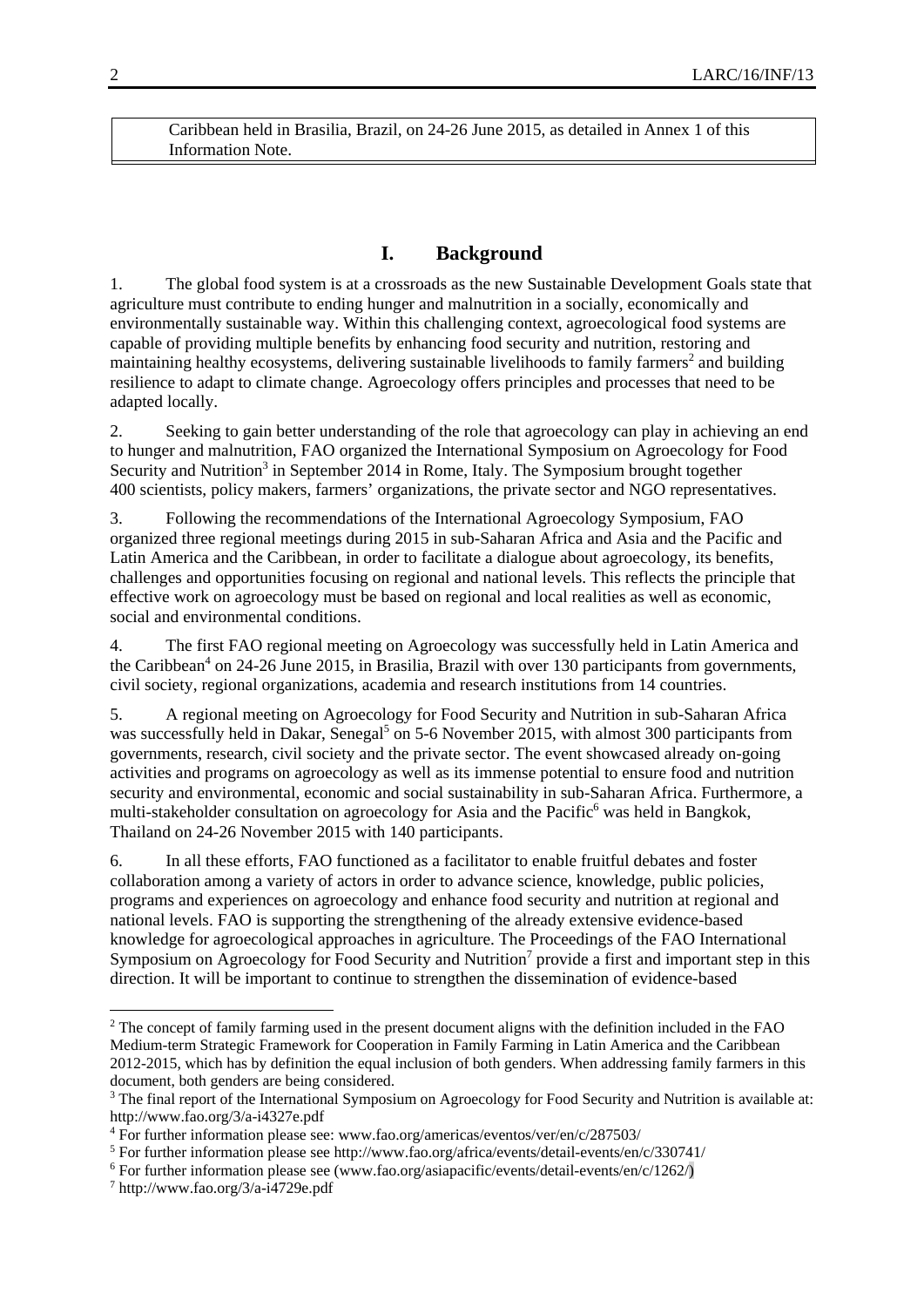1

knowledge and experiences in support of agroecology for food and nutrition security, especially to address some of the key questions identified at the International Symposium.

### **II. The role of Agroecology in the world and in Latin America and the Caribbean**

7. In a scenario of climate change and a world population forecast to grow to 9 billion by 2050, the objective of producing healthy and nutritious food in a sustainable manner becomes even more challenging. There is a need to shift to more sustainable food systems, producing more with less social, economic and environmental costs. Agroecology is one pathway to achieve this goal.

8. Based on the international and regional meetings facilitated by FAO and the knowledge shared and created through these, participants agreed on agroecology's main benefits, challenges and opportunities, as described below.

9. "Agroecology is the integrative study of the ecology of the entire food system, encompassing ecological, economic and social dimensions"<sup>8</sup>. It is an important approach to move towards more sustainable food systems, whose practices, research and policies have seen exponential growth worldwide in the last decade.

10. Agroecology is based on the 3 pillars of sustainable development, within FAO's common vision for sustainable food and agriculture. With an emphasis on economic, social and environmental sustainability, countries can increase their food production while protecting the environment and promoting social inclusion.

11. Agroecology plays an important role in promoting food security and guaranteeing the human right to adequate food. A review of 154 comparisons between agroecological and conventional practices indicates that agroecology can improve farm profitability and yield<sup>9</sup>. Agroecology can thus play a key role to ensure food security, improve equity and end poverty.

12. Agroecology ensures nutrition security and diversification of diets. Agro-ecological food systems stand out as being one of the main providers of high-quality nutritious and healthy food in a culturally appropriate way, promoting local food habits and traditional knowledge.

13. Agroecology can help mitigate the negative effects of climate change. By strengthening the potential of food systems to store fixed carbon and reduce the production of greenhouse gases, agroecology facilitates the human adaptation to a warming climate while building more resilient agricultural systems.

14. Family farming and agroecology are strongly connected in achieving sustainable food and nutrition security on the ground. Family farming, the practice which agroecology is based on, involves at least 500 million family farms worldwide<sup>10</sup>. Indigenous peoples, local communities and family farmers are the key holders of agroecological knowledge, being at the center of agroecological food systems. Agroecology can provide concrete solutions for governments to promote a shift towards sustainable food systems when the appropriate enabling environment is in place.

<sup>8</sup> Francis, C., Lieblein, G., Gliessman, S., Breland, T.A., Creamer, N., Harwood, R., Salomonsson, L., Helenius, J., Rickerl, D., Salvador, R., Wiedenhoeft, M., Simmons, S., Allen, P., Altieri, M., Flora, C. & Poincelot, R. 2003. Agroecology: The ecology of food systems. J. Sustain. Agr., 22: 99–118.

<sup>&</sup>lt;sup>9</sup> D'Annolfo, Gemmill-Herren, Graeub Agroecological socio-economics: agroecology's contribution to farm incomes, labour and other socio-economic dimensions of food systems (2015)

<sup>&</sup>lt;sup>10</sup> Lowder, S.K., Skoet, J. and Singh, S. 2014. What do we really know about the number and distribution of farms and family farms worldwide? Background paper for The State of Food and Agriculture 2014 http://www.fao.org/docrep/019/i3729e/i3729e.pdf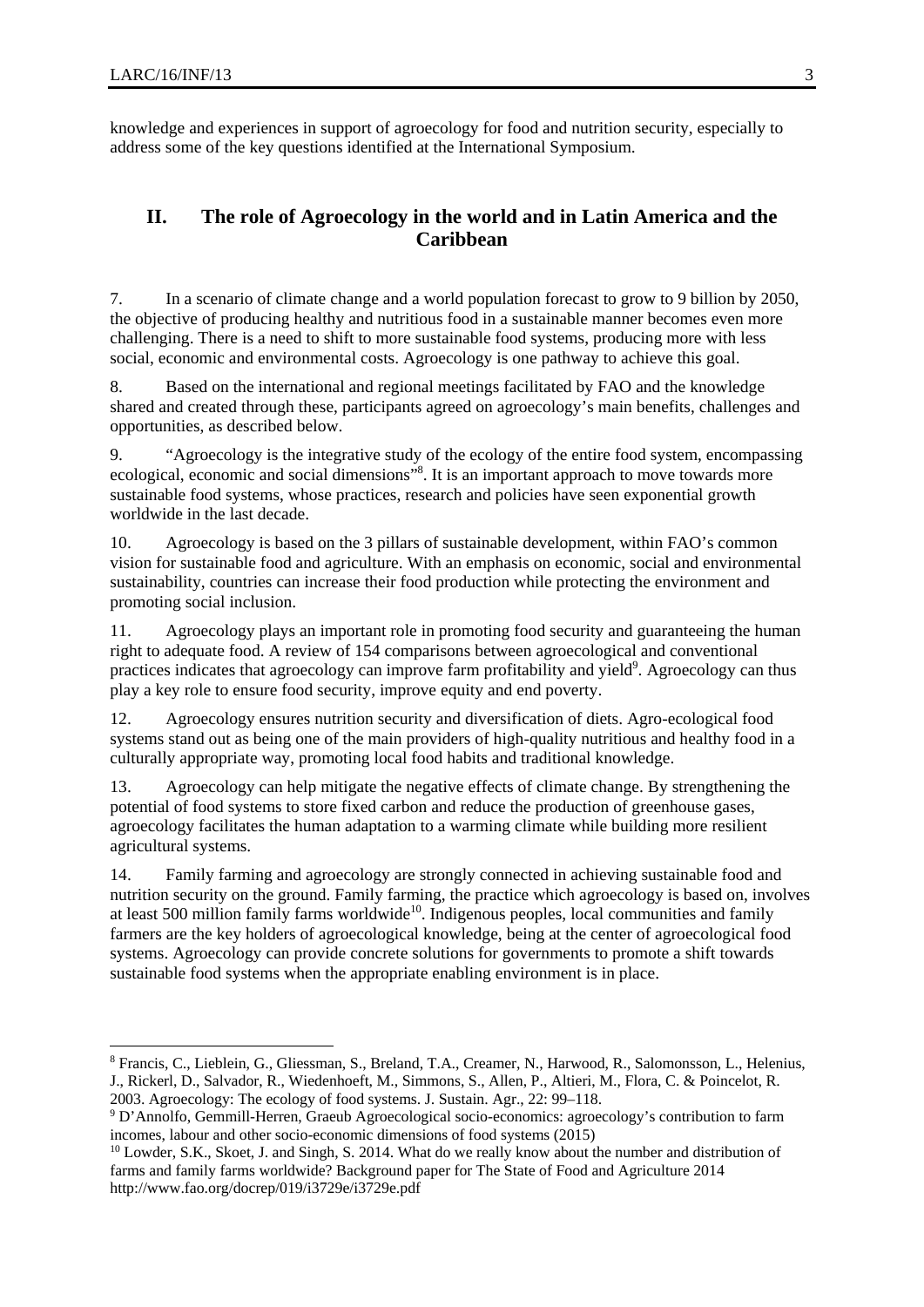15. Agroecology can create a territorial and social dynamic that creates opportunities for rural youth and values women's leadership in agriculture. Agroecology promotes practices that allows youth to carry forward the permanent regeneration of knowledge, values, vision and leadership, which are critical for moving towards more sustainable food systems. Likewise, agroecology recognizes the central role of women in providing the social bases for the evolution of sustainable food systems, by promoting gender-sensitive income security and empowerment.

16. Agroecology prevents environmental degradation and pollution. By minimizing the use of toxic or damaging substances into the environment, agroecology reduces agriculture's negative effects on the ecosystems, ensuring sustainable food production. Main environmental benefits include:

- Maintain the soil's ecological health by preventing its erosion while preserving and rebuilding fertility;
- Prevent surface water and groundwater pollution, allowing aquifers to be recharged and meet the water needs of the environment and the communities;
- Restore ecosystem services and promote biodiversity by preventing its loss.

17. Agroecology reduces food waste and losses. By relying mainly on resources within the agroecosystem and replacing external inputs with nutrient cycling, agroeclogy promotes integrated and resource-conserving farming systems. Furthermore, agroecology provides an opportunity to shorten the value chain and ensure reduction of food waste.

18. Agroecology provides local solutions based on local needs. By establishing strong linkages between local small-holder food producers, local economies and markets, agroecology keeps farmers in the field with improved livelihoods. Agroecology combines local traditional practices with scientific knowledge and innovative technologies enabling adaptive local agricultural systems and context-specific solutions.

19. An enabling policy environment is key in the transition towards more sustainable food systems. Indigenous peoples, local communities and family farmers can overcome hunger and malnutrition while building resilience to adapt to climate change in a sustainable way through agroecological food systems supported by conducive policies, adequate legislation, investment, knowledge sharing, research and innovation.

20. The Latin America and the Caribbean region is at the forefront of the global fight against hunger, having made very important progress in reducing the proportion and total number of people suffering from hunger in the past 20 years. This has been achieved through a variety of approaches of which family farming, social protection and agroecology are amongst the most prominent ones. Thanks to successful public policies implemented by governments in the region coupled with economic growth, hunger fell from 14.7% in 1990-93 to 7.9% in 2010-2013. Child malnutrition has also been halved in the same period, while the total number of undernourished people decreased from 59 million in 1990 to 47 million in 2013.

21. In Latin America and the Caribbean, agroecology has been practiced for decades by social movements of smallholder family farmers, rural groups, traditional communities, indigenous peoples, artisanal fisher folks, herders, and gatherers. It has a strong scientific base and is increasingly receiving support from governments through new public policies. The practices and elements of agroecology contribute to ensuring food and nutrition security and sovereignty, while strengthening family farming and enabling social and environmental well-being.

22. Recently, agroecology was included in the regional agenda for integration, especially within Mercosur and the Community of Latin American and Caribbean States (CELAC). The XX Specialized Meeting on Family Farming of MERCOSUR (Caracas, Venezuela, December 2013) incorporated agroecology into the agenda of the Thematic Groups on Adaptation to Climate Change and Climate Risk Management<sup>11</sup>. Furthermore, the Ad Hoc Working Group on Family Farming and Rural

-

<sup>11</sup> http://www.reafmercosul.org/index.php/acerca-de/biblioteca/actas/item/53-acta-xx-reaf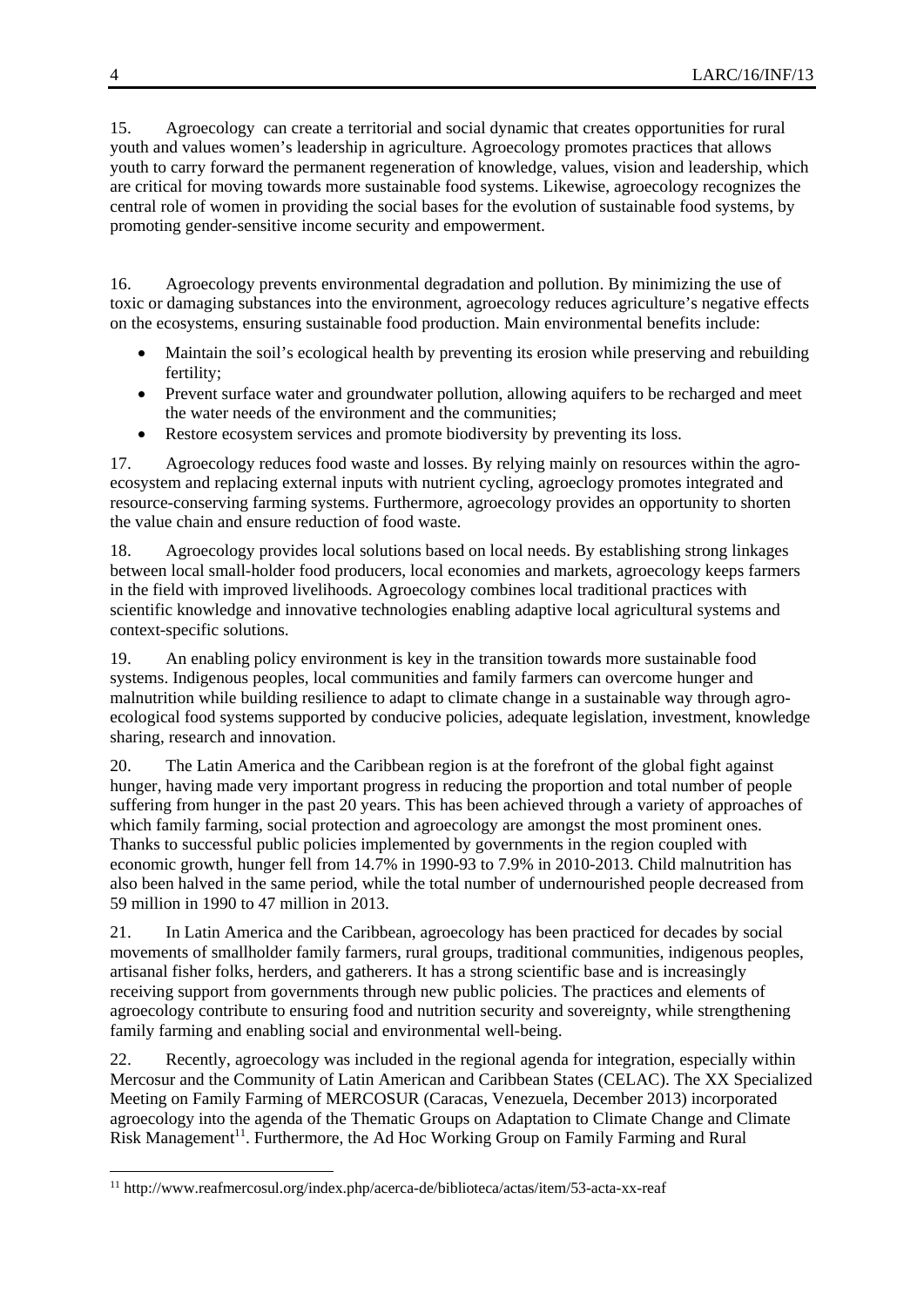-

Development of CELAC and the Ministerial Declaration of CELAC on family farming - adopted in Brasilia, Brazil in November 2014 and ratified at the Third Summit of Heads of State and Government (San José, Costa Rica, January 2015), requested FAO's support to convene a second regional event on agroecology to promote the exchange of experiences and the promotion of sustainable development policies $12$ .

#### **III. Matters to be brought to the attention of the Regional Conference**

23. Within the growing challenges of sustainable production and environmental degradation, agroecology can provide a positive contribution to the eradication of hunger and extreme poverty, and a means to facilitate the transition to more productive, sustainable and inclusive food systems. In this regard, FAO can continue to work with member countries to harness the benefits of agroecology, not just at the global level but especially at regional and local levels.

24. Understanding how different countries are working on this approach and how it contributes to end hunger and malnutrition, to face climate change, improve environmental health and increase social well-being can be very beneficial. In this regard, cooperation and exchanges between countries and regions, -especially through regional and South-South and triangular cooperation- can play a crucial role.

25. The Regional Conference is invited to take into account on the outcomes and recommendations of the Regional Seminar on Agroecology in Latin America and Caribbean held in Brasilia, Brasil, on 24-26 June 2015, as detailed in Annex 1. These recommendations provide a clear direction towards the achievement of the objectives identified within the Regional Initiatives and FAO Strategic Objectives, in the framework of the Sustainable Development Goals (SDGs).

<sup>12</sup> http://www.familyfarmingcampaign.net/archivos/documentos/declaracion\_espanol.pdf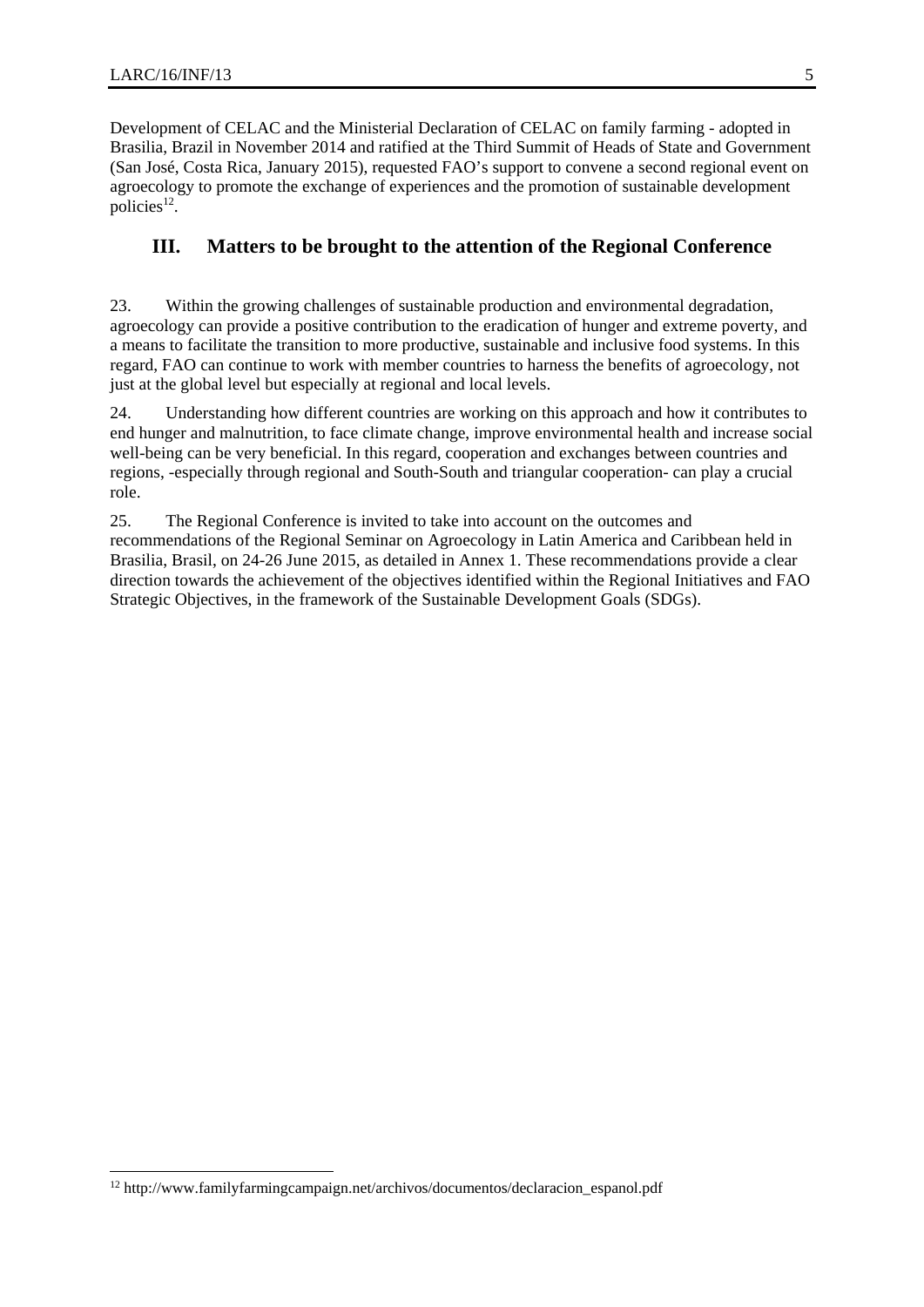#### **Annex 1**

#### **Final Recommendations of the Regional Seminar on Agroecology in Latin America and the Caribbean - 24-26 June 2015, Brasilia, Brazil**

26. Agroecology in the region has been carried out in practice for decades; by social movements of small-holder farmers, rural groups, traditional communities, indigenous peoples, artisanal fisher folk, herders, and gatherers. It has a strong scientific base and is increasingly receiving support from governments through new public policies. The practices and elements of agroecology ensure food security and sovereignty, as well as strengthen family farming.

27. As a result of the International Symposium on Agroecology for Food Security, held in September 2014 by FAO within the framework of the International Year of Family Farming; the Regional Seminar on Agroecology in Latin America and the Caribbean was held in Brazil from June 24th- 26th, 2015.

28. Within the framework of the Plan of Action 2015 of the ad hoc Working Group on Family Farming and Rural Development of CELAC and the Ministerial Declaration of CELAC on Family Farming, approved in November of 2014 in Brasilia, Brazil, and ratified in the Third Summit of Heads of State and Government (San Jose, Costa Rica- January 2015); declared "support for the convening of a regional event on agroecology to encourage the exchange of experiences and to promote policies of sustainable development."

29. Within the framework of REAF, in the XX Specialized Meeting on Family Farming of MERCOSUR (Caracas, Venezuela, December 2013), the theme of agroecology was incorporated into the agenda of the Working Group on Climate Change Adaption and Risk Management.

30. Taking into account the Declaration of Nyeleni-Mali on Agroecology created by the social movements of small-holder farmers, rural groups, traditional communities, indigenous peoples, artisanal fisher folk, herders, gatherers, and youth;

31. The participants of the seminar; from social movements, the academic sector, representatives of public entities of the countries of Latin America and the Caribbean and guests from other regions, gathered in this Seminar, call upon the governments of the region, along with CELAC, FAO, REAF/MERCOSUR, and other relevant intergovernmental and international organizations to:

- a) Promote public policies which boost agroecology and food sovereignty; defined, implemented and monitored with active participation of social movements and civil society groups, assuring the necessary budget for its implementation.
- b) Formulate and implement legal frameworks and regulations which are favourable to agroecology, in order to achieve food sovereignty.
- c) Assure the social role of land and water through agrarian reforms, land policies, and the guarantee of land rights of indigenous and native peoples and traditional communities.
- d) Promote the production of healthy, adequate food as well as the food sovereignty of the region through agroecology; recognizing that those systems have a more sustainable approach to land, water and energy.
- e) Recognize and value ancestral knowledge, traditions, local wisdom and cultural identities as a pillar of agroecology. Additionally, the public research institutions should respect and value the traditional knowledge, promoting a knowledge dialogue in their participatory research programs.
- f) Foster territorial dynamics of social innovation and technology by creating and/or strengthening the pillars of agroecology and in institutions of an interdisciplinary and intersectoral nature; with capacity to articulate processes of education, research and learning.
- g) Develop specific policies which promote the productive organization of women; supporting their agroecological initiatives, strengthening their abilities to overcome the obstacles that they face, the heavy workload, the decriminalization; recognizing their historic role in agroecology and food sovereignty.